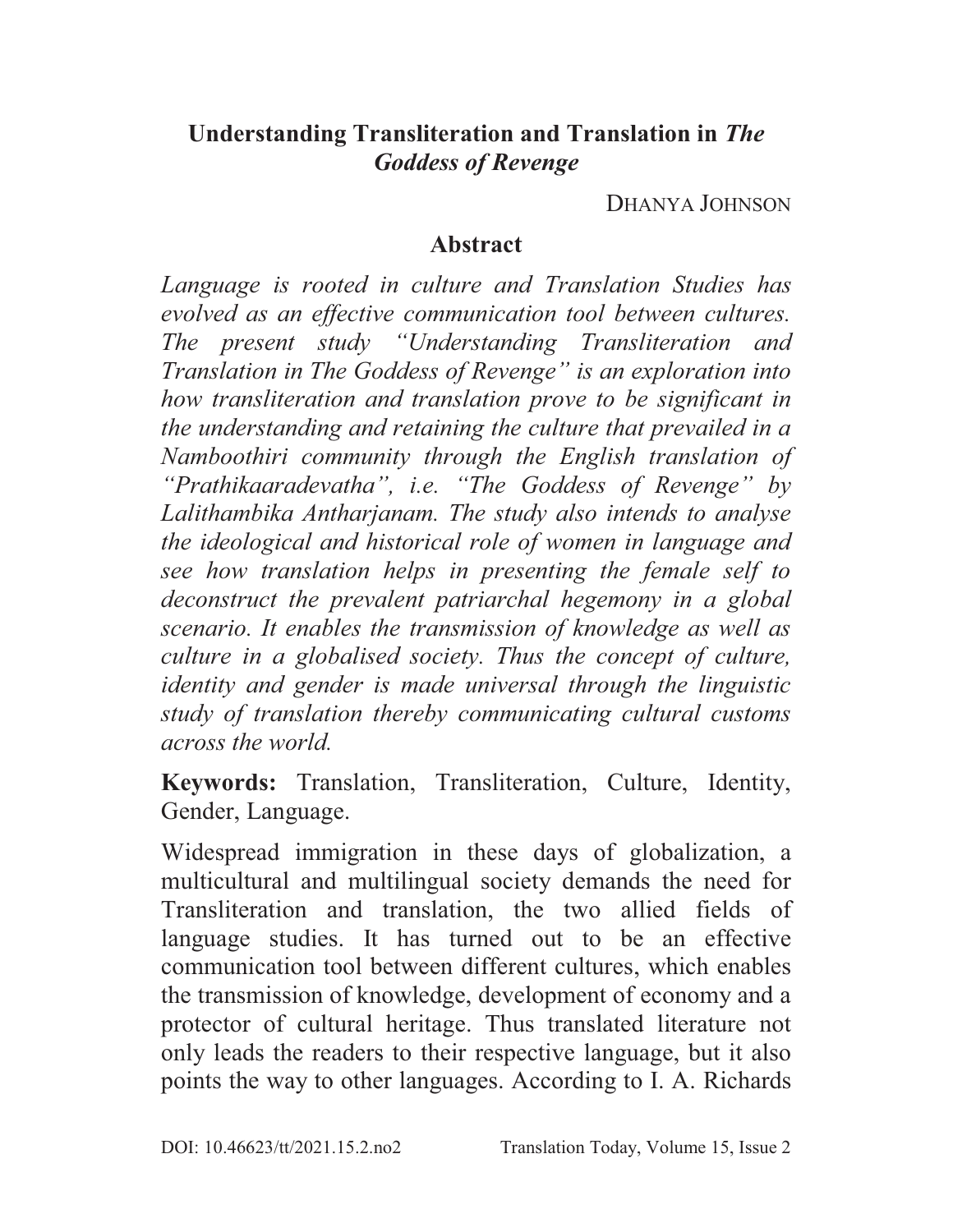"Translation probably is the most complex type of event yet produced in the evolution of the cosmos" (13).

The present study "Understanding Transliteration and Translation in The Goddess of Revenge" is an exploration into how transliteration and translation prove to be significant in the understanding and retaining the culture that prevailed in a Namboothiri community through the English translation of "Prathikaaradevatha", i.e. "The Goddess of Revenge" by Lalithambika Antharjanam. Unfolding the raging spirit of the oppressed women flaring up against the patriarchal society, Lalithambika Antharjanam foregrounds the powerful indictment of the sexual and emotional exploitation of women perpetrated by men in a male-dominated society through the real-life story of Kuriyedathu Tatri and at the same time juxtaposing her own dilemma when she decided to write a story in a patriarchal society through "The Goddess of Revenge". In emphasizing the crucial historical and ideological role of gender in language, by underscoring the role of subjectivity in framing and reclaiming meaning, feminist translators foreground the cultural identity of women (Simon 1996: 133).

The story translated by Gita Kishnankutty focuses on retaining certain expressions and trans-creation of female identity and gender roles performed which are crucial in the understanding of the work to its fullest. Thus, the concepts of culture, identity and gender are made universal through the linguistic study of translation thereby communicating cultural customs across the world. According to Newmark, culture is "The way of life and its manifestations that are peculiar to a community that uses a particular language as its means of expression" (1988: 94). A probe into translation enables one to intervene in linguistic aspects and a global discursive rendezvous.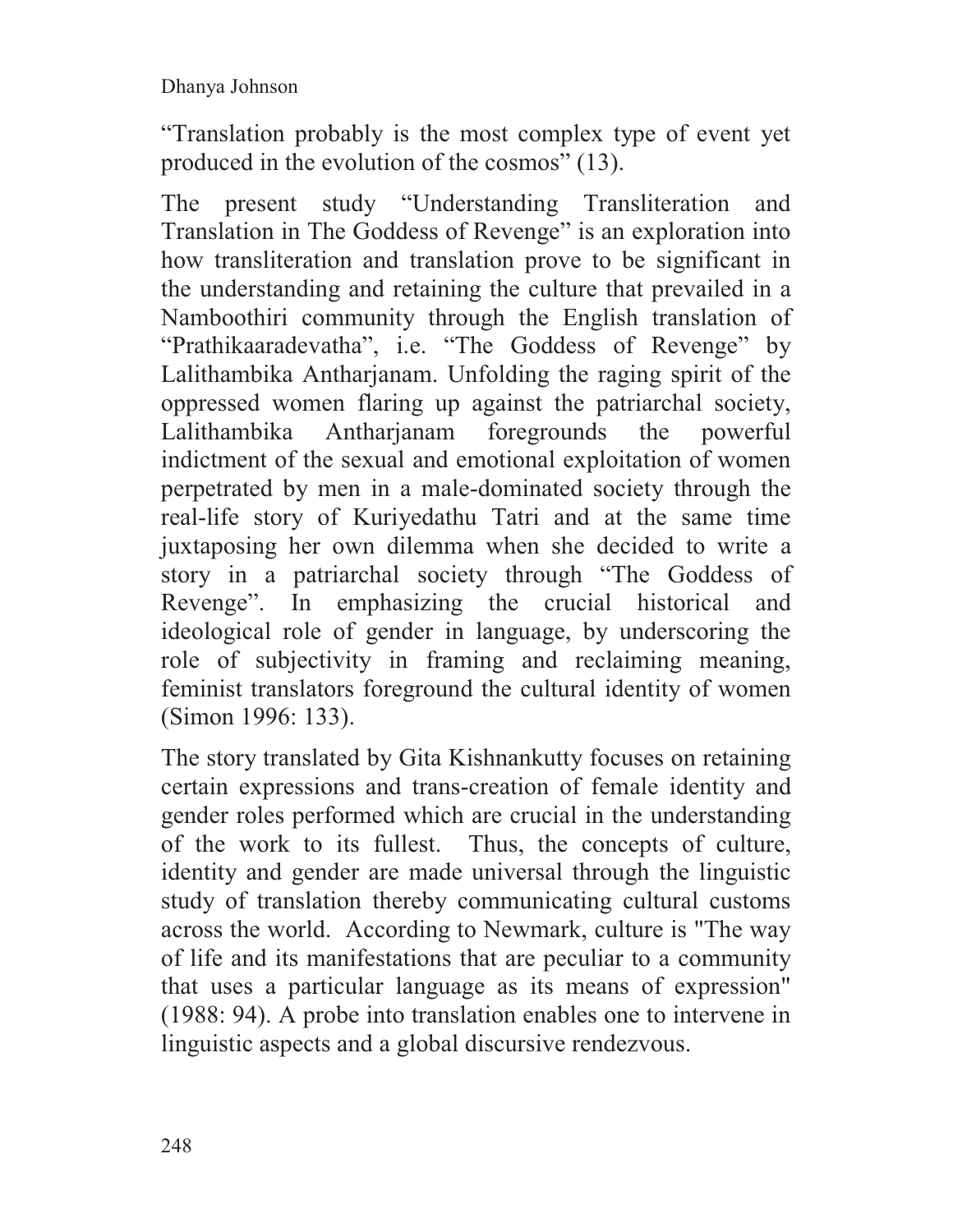Spivak emphasizes that the "task of the feminist translator is to consider language as a clue to the workings of gendered agency" (Spivak 1993: 179). At the outset itself, Lalithambika Antharjananm is in a dilemma when she decided to write a story. She felt that for a woman to write a story is not easy. The status and prestige of a high-born prevented her from expressing her true feelings and emotions. Another factor that troubled her as a writer was the choice of subject matter. Subjects like contemporary issues, religion and caste are very sensitive and as a writer, she must be prepared to face a massive amount of criticism. There is also a chance of the critics to use obscene language. The writer is also not sure whether she could defend herself when confronted with the opponent's obscene language. Expressing her doubts and anxieties and at last coming up with the life of a woman, Kuriyedathu Tatri whose name once horrified the people and was even forbidden to utter. She was looked upon by society as "a fallen and disgraced woman". It could be seen that both Lalithambika Antharjanam, through her writing and Tatri, through her life defied the gender roles ascribed by society. Thus writing and translating the female self contains in rendering the body and soul of the female protagonists and informing the world, the discontent against patriarchal hegemony.

 Since proper nouns like the names of persons, places, things etc are predetermined or accepted by a particular community for a considerable period of time, they could only be transliterated. Transliteration is to write or describe words or letters using letters of a different alphabet or language (Wehmeier, McIntosh, Turnbull, & Ashby 2005: 1632). Thus in the story, the author Lalithmbika Antharjanam herself becomes the character as the story unravels itself at the juncture when the writer in her dreams encounters the spirit of Tatri who narrates the latter's predicament of being born in a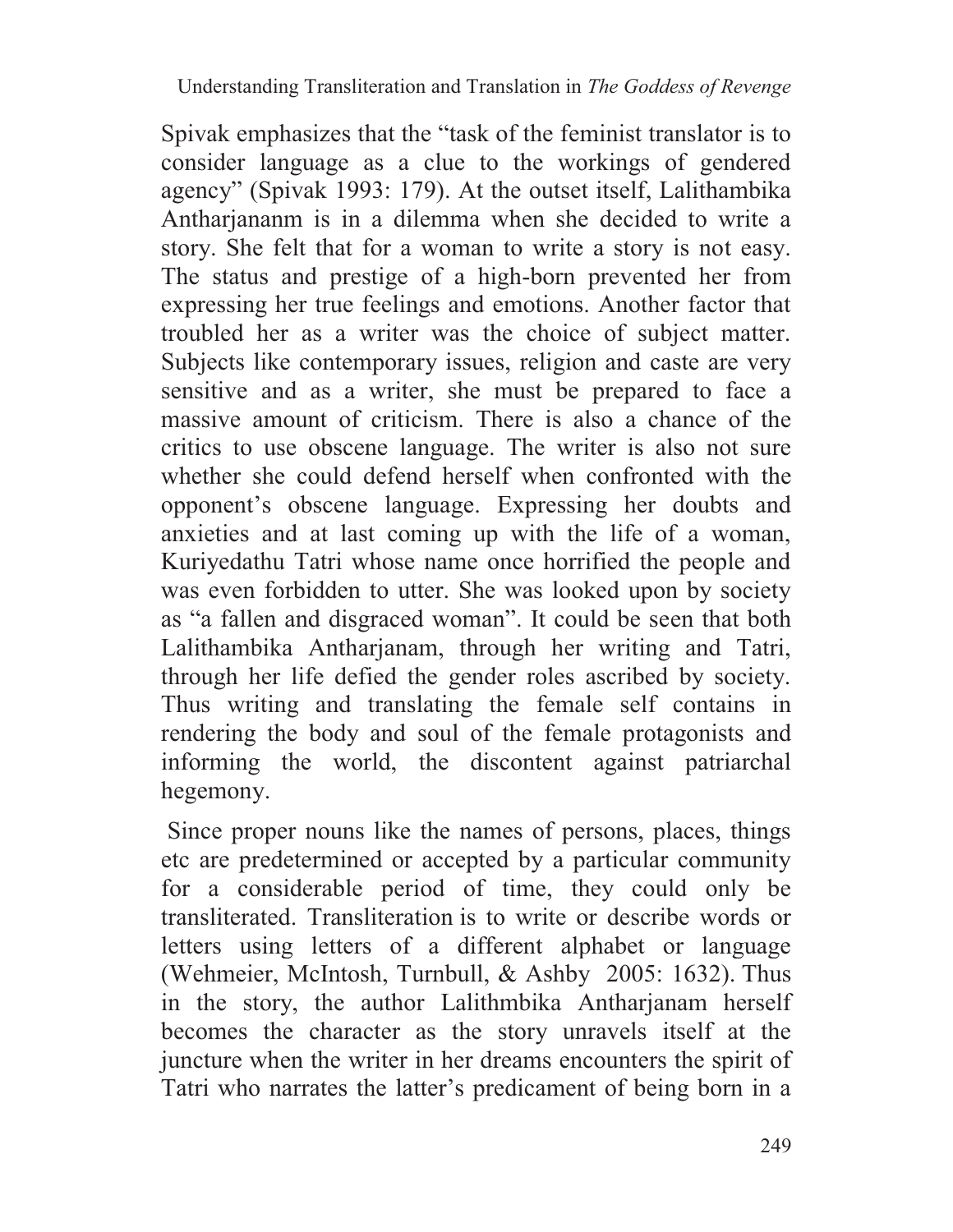Namboodiri community and the whole plot of hers is taking revenge against the menfolk. The names, Lalithmbika Antharjanam and Kuriyedathu Tatri itself reveal the community to which they belong which remains the same in the source language and the translated work. Again the use of names like Parasurama, Shilavathi and so on from Puranas are also noteworthy. Thus the expression "this land of Parasurama" and "I was another Shilavathi" are examples to acknowledge this point. Parasurama is believed to be the sixth avatar of Vishnu in Hinduism and Shilavathi is believed to be a chaste and dutiful wife in the Puranas. Again the use of words like "Antharjanam" and "Namboothiri" are retained to convey the cultural and social milieu since the whole story revolves around the Namboothiri Community and the predicament of Antharjanams in a patriarchal society (Antharjanam: 71- 72).

A translation tells us the meaning of words or expressions in another language. But a transliteration doesn't tell us the meaning of the words, it helps us pronounce them. The whole culture of a society could be recreated in a translated work through transliteration. Thus the lines "she wove chains of the sacred karuka grass", "singing the Parvathiswayamvaraam, the Mangalayathira and other auspicious wedding songs …", "Even while struggling with the prickly, exasperating Kuvala flowers, our hearts are full of the fragrance of mango blossoms", "I offered ghee lamps and garlands of thumpa flowers in the temple" etc evokes in the readers a nostalgia which takes them to their homeland. The very essence is retained through transliteration which otherwise leads to incompleteness. Duranti (1997) has suggested that transcribing spoken words into text is more than just writing; it is a process or technique for the "fixing on paper of fleeting events" (p. 27)

The use of transliteration becomes relevant as socio-cultural context need to be retained. A study by Nida and Taber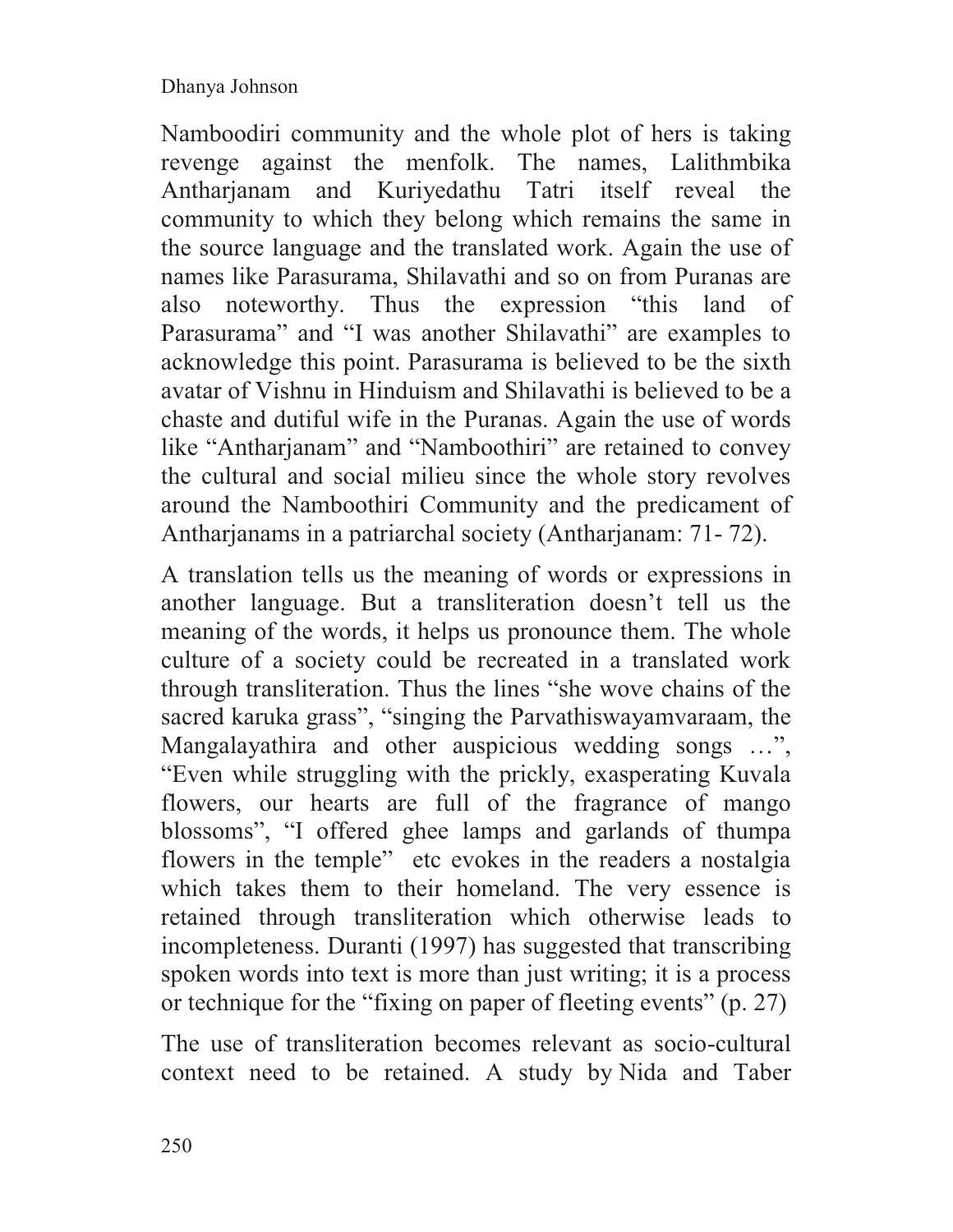(1969) showed that "if one is to insist that translation must involve no loss of information whatsoever, then obviously not only translating but all communication is impossible" (p. 13). The use of expression "Karyasthan" rather than a manager, "sinduram", a product made from natural ingredients such as turmeric and lemon, "samarthavicharam", a kind of chastity trial, a procedure followed by the Namboothiri community against their girls or ladies if they were found guilty of adultery or illicit sexual contact with men other than their husband. It is a trial to punish the erring women of Namboothiri community, "angavasthram", a white piece of cloth, traditionally worn by men of the Hindu community, which is draped over the shoulders, "vaidikan", a priest or a preacher also add to the beauty of the story. Thus the process of transformation of texts from one language to another is embedded within the sociocultural context (Halai 2007). The woman's hatred for her cruel and immoral husband turned into an act of revenge. She wanted to prove that women also have pride and strength, desire and life in them. With vengeance, she became a harlot and great men crowded around her. Finally, when she was tried for 'smarthavicharam' she challenged the authority that if she is to be excommunicated, so be all the sixty-five men who slept with her. In the end, Tatri succeeded in excommunicating all those men who pretended to be self-respecting and pure.

There are also instances where transliteration is done to convey ideas or emotions. Thus, for instance, it could be seen that Tatri establishes secret illicit affairs with many prominent men of the time as well as her husband who fails to recognize her. But when she herself reveals the secret, she says "he looked at my face and screamed, Ayyo, my Vadakkumnathan! It is Tatri! Tatri!" The very concept of turning towards God is presented with utmost effect when the author did the transliteration rather than translating it. (Antharjanam 72). The words like 'Ayyo'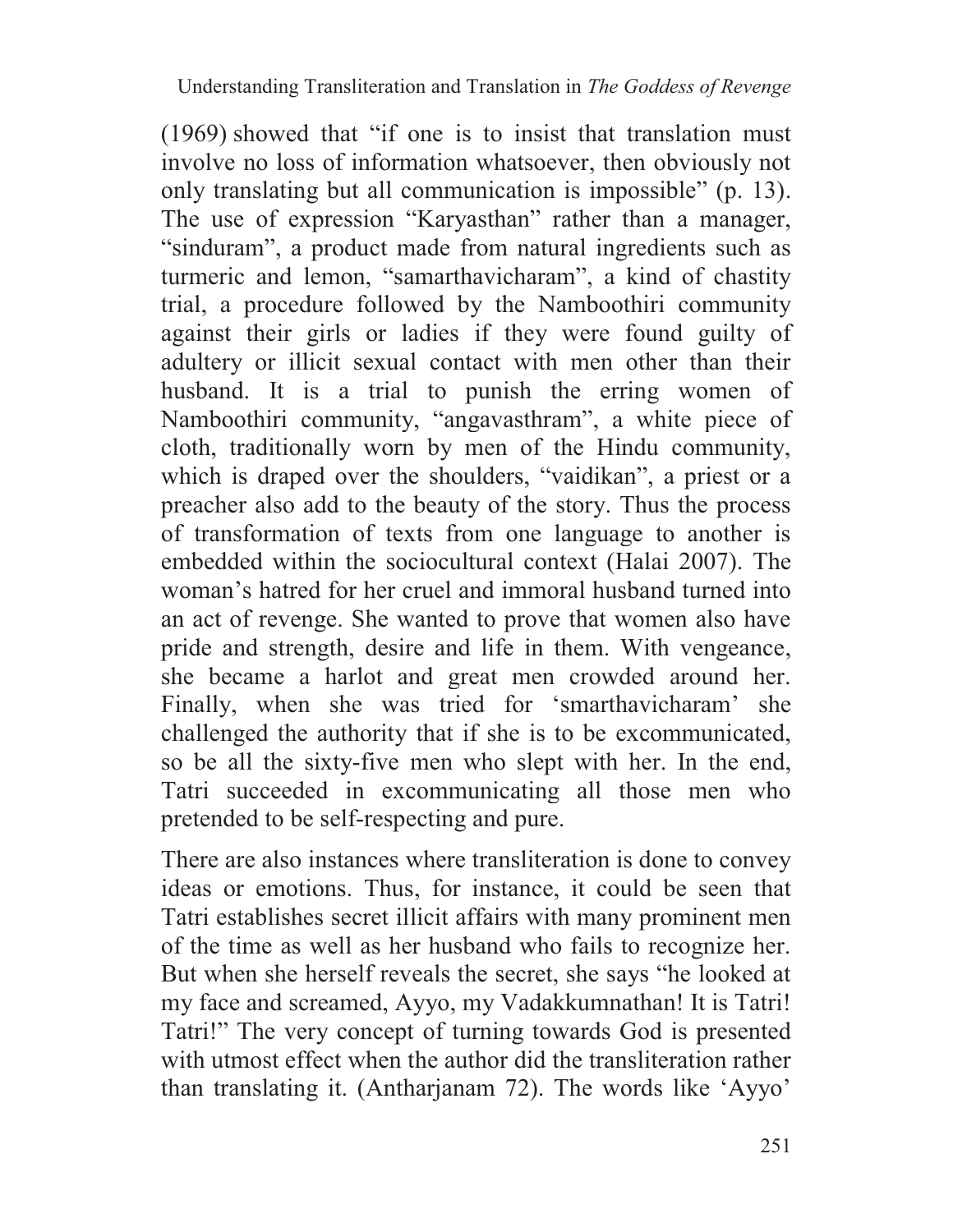and 'Vadakkumnathan' are common words very familiar to a native speaker which at once takes the reader to a commonplace situation and evokes in them a familiarity. Nida (1969: 12) defines translation as reproducing in the receptor language the closest natural equivalent of the source language message, first in terms of meaning and, secondly in terms of style. Tatri lived in an era when women were considered inferior to men and when the greed for flesh knew no bounds. Women of the time were "weak and helpless" and had to endure many injustices that were forced upon them by the male-dominated patriarchal society. The men went out of their way to seek immoral physical pleasure. It was against this backdrop Tatri challenged the double standards that existed in the society by her act of revenge and the author reiterated her life through her work. It in turn dismantles the masculine hegemony at play.

In the story after leaving her husband's house, with hope of relief Tatri goes to her parental house and much to her disappointment finds it a kind of "prison". Like any Namboodiri household, her house was also an abode to many distressed souls. Her dead father's five wives, her elder brother's wives, her two widowed sisters, a mad sister who was tortured by her Namboodiri husband and her two unmarried younger sisters lived along with her mother in the parental house. It was for her like "going from the frying pan into the fire". It could be analysed how the inner conflict and emotions are put forth while translating the work as well. The author rather than resorting to common idioms or phrases went for the usage "going from the frying pan into the fire", an exact translation of a colloquial expression. The same goes with the title of the story as well, in which "Prathikaaradevatha" is literally translated to "Goddess of Revenge".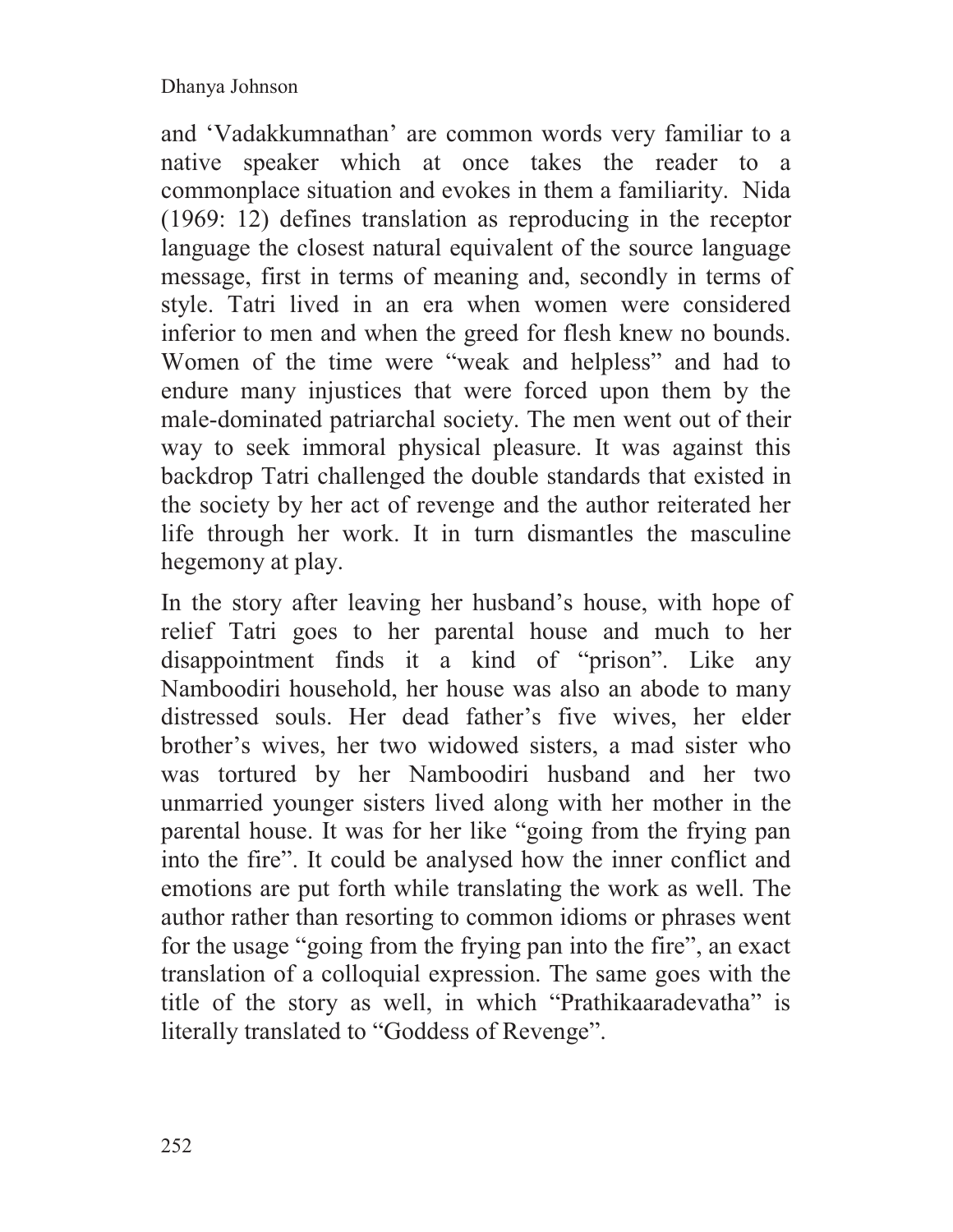Translation is thus not only a reworking of work from the source language to the target language, but also an act of communication where culture, values, reality, social milieu etc of a particular community gets communicated across cultures. Thus House (2009) believes that translation is not only a linguistic act, but it is also a cultural one. Writing a female self and translating it becomes a means of self-empowerment. Elaborating on the discourse of chastity in gender discourses and deconstructing it through the life of Tatri and the courage of the author to bring forth the whole idea before the readers could be seen as a breakaway from the established constructs thereby resulting in a new dialectics of linguistics and gender signification. It could be concluded that Language is culturally embedded which is inseparable.

## **References**

- ALESSANDRO, DURANTI. 1997. Linguistic Anthropology. Cambridge & Newyork: Cambridge University Press.
- ANTHARJANAM, LALITHAMBIKA. 2016. The Goddess of Revenge. In Sinha Vinita (ed.), Perspectives on Contemporary Issues. 61-74. Chennai: Emerald Publishers.
- HALAI, N . 2007. Making Use of Bilingual Interview Data: Some Expressions from the Field. Qualitative Research Report,12(3). 344–355.
- HOUSE, J. 2009. *Translation*. Oxford & New York: Oxford University Press.
- NEWMARK, P. 1988. *A Textbook of Translation*. New York: Prentice Hall.
- NIDA, E. A., & TABER, C. R. 1969. The Theory and Practice of Translation. Leiden: EJ Brill.
- NIDA, E. 1969. Science of Translation. *Language*.12.
- RICHARDS, I. A. 1953. Towards a Theory of Translation. *Studies in Chinese Thought*, 55. American Anthropological Association. Chicago: University of Chicago Press.